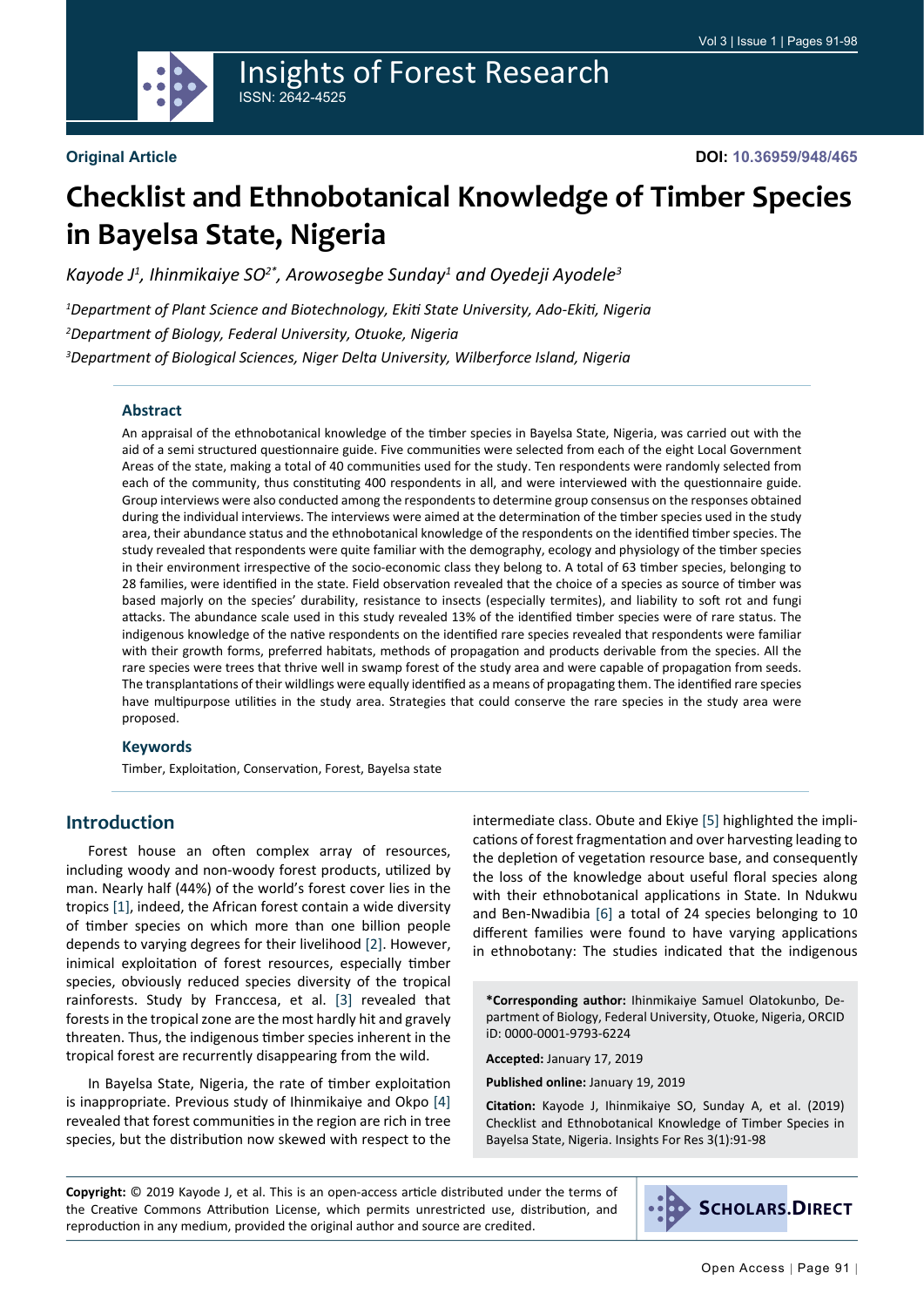people have also developed different methods for collecting, processing, using and conserving these valuable plants and/ or their products. Kayode, et al. [\[7](#page-6-12)] reported an increasing decline in the availability of timber species used for carving due to the annihilative method employed for harvesting the species. Many of the timber species have been over-exploited as a result of illegal logging among the indigenous people and the increasing rates of industrialization and urbanization in the State. Moreover, incessant demands by firewood seekers and woodcarvers as well as environmental pollution by crude oil pollution and pipeline vandalism have combined effects on the biodiversity and resilience of forest ecosystems of the region. Though, forests in the State still appear luxuriant because of the year- round rainfall with prevalent wetland terrain, and the fact that new leaves grow continually yet this cannot be taken to mean that the forest is still intact [[8,](#page-6-13)[9](#page-6-14)]. Recent initiative as suggested by some authors [\[10](#page-6-15)[-12](#page-6-16)] advocate the introduction of the use of local practices, beliefs, myths and taboos into forest conservation programme. However, factors such as the presence of other tribes, new religions/westernization and poverty pose a threat to the effectiveness of such practices as a conservation tool. Thus, the present trend of timber exploitation in Bayelsa State has assumed unprecedented large scale devastation, with little thought for sustainable forest timber utilization. Kayode [\[13](#page-6-17)] stressed the fact that continued timber removal without the corresponding replacement within the forest is a major factor that could lead to biodiversity lost. Hence, this study aimed at assessing and documenting information about existing timber species found within the forest ecosystem of Bayelsa state, determine the ethnobotanical knowledge on them, their abundance status and suggest conservation strategies that could lead to their sustainable supply in the state.

## **Materials and Methods**

Kayode, et al. [\[7](#page-6-12)] has provided the details of ecology and climate of the study area. The state was divided into three zones based on the existing political delineation as Bayelsa West (BW), Bayelsa Central (BC) and Bayelsa East (BE). Each of BC and BE zones is made up of three Local Government Areas (LGAs) while BW zone possessed two LGAs. Five communities were selected from each LGA, making a total of 40 communities used for the study. Ten respondents were randomly selected from each of the community, thus constituting 400 respondents in all, and were interviewed with the aid of semi structured questionnaire guide. The interviews were aimed at the determination of the timber species used in the study area, their abundance status and the ethnobotanical knowledge of the respondents on the identified timber species. Group interviews were conducted in each community in order to established group consensus on the identified species. Each group was made up of at least three respondents. Three group interviews were conducted in each village. Key informants, made up of sawmill workers, plank sellers and carpenters were identified in each zone and were also interviewed. Secondary information was also obtained from journals and books especially Hutchinson and Dalziel [[14\]](#page-6-18), Keay, et al. [\[15](#page-6-19)] and Nyananyo [[16\]](#page-6-20).

The similarity measures in the species identified by respondents in the different zones were determined as follow:

i. Index of Similarity (IS); as reported by Kayode [\[17](#page-6-6)] as:

$$
IS = \frac{2c'100}{(a+b)}
$$

ii. Sorensen and Dice similarity index  $(S<sub>s</sub>)$  according to Magurran [\[18\]](#page-6-7) as:

$$
S_s = \frac{2a}{(2a+b+c)}
$$

iii. Jaccard's index  $(S_j)$ ; as stated by Hubalek [\[19](#page-6-8)] as:

$$
S_j = \frac{a}{(a+b+c)}
$$

iv. Kulczynski index (IK); as stated by Hubalek [[19](#page-6-8)] as:

$$
IK = \frac{\frac{a}{a+b} + \frac{a}{a+c}}{2}
$$

v. Asymmetrical Similarity ( $S_{A5}$ ) as stated by Gurevitch, et al. [[20\]](#page-6-9) as:

$$
S_{AS} = \frac{b}{(b+2c)}
$$

Where

*a* is the number of timber species identified in one zone

*b* is the number of timber species identified in another zone

*c* is the number of identified timber species common to both zones.

The indices are useful for ecological community, they have been proposed to measure the degree to which species composition of sample sites is alike [\[21](#page-6-10)]. They are used here to compare similarity in the three senatorial zones in terms of their timber tree species content and or the degree to which the timber species' composition of the zones is alike base on their presence or absence in the zones. Incidence-based measures of (relative compositional) similarity are based only on the presence or absence of species. Similarity index is express in percentage, it's based on presence (not abundance) of timber tree species in compare zones, it determines how closely the timber commonly resembles in the compared zones and it exploits information on all species not only the shared species. Jaccard and Sorenson-Dice indices compare regional floral, it measure the strength of association on a zero to one (0-1) scale. Zero does not indicate association and 1 indicate maximum positive association. Kulczynski index describe the dissimilarity between the species occurring in the zones, it values range from 0 to 1, with the value 1 taking place when the species co-occur. Asymmetry index measures the ratio of skewness to the standard error. It is an indication of the asymmetry of a distribution [\[22](#page-6-11)].

The relative abundance of the identified timber species was determined based on the information supplied by the respondents. Consequent on the identification of the rare species, the communities sampled were revisited and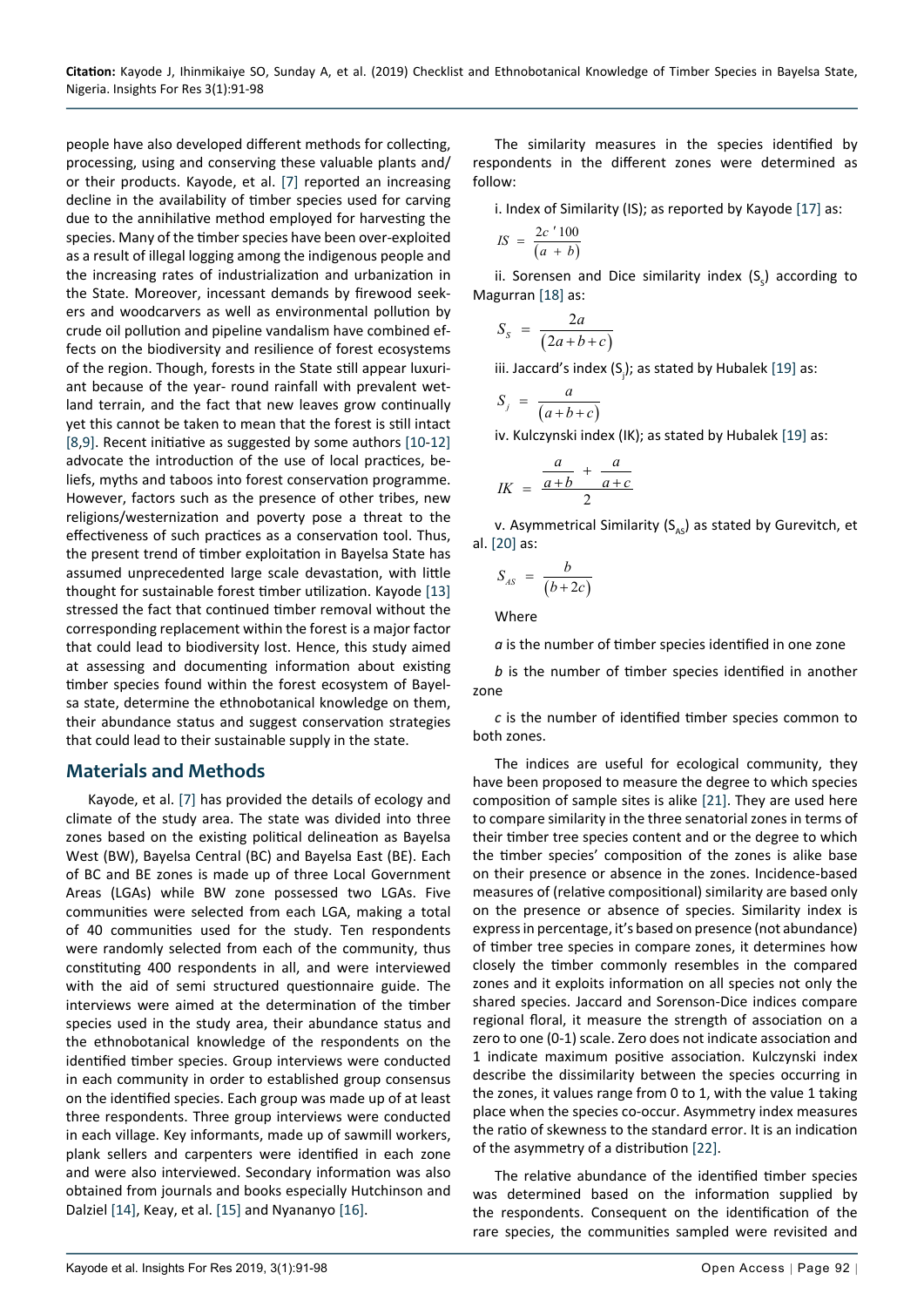**Table 1:** Demographic character**,** socio-economic status of respondents and location of the villages studied in the three senatorial districts of Bayelsa State, Nigeria.

| <b>Variables</b>       |                   | BW | ВC | ВE | Average                      |
|------------------------|-------------------|----|----|----|------------------------------|
| Sex                    | Male              | 72 | 69 | 71 | 71                           |
|                        | Female            | 28 | 31 | 29 | 29                           |
| Age                    | < 20              | 28 | 13 | 20 | 20                           |
|                        | $20 - 65$         | 52 | 71 | 65 | 63                           |
|                        | >65               | 20 | 16 | 15 | 17                           |
| Religion               | Christian         | 82 | 88 | 88 | 86                           |
|                        | Moslem            | -  | -  | ۰  | $\qquad \qquad \blacksquare$ |
|                        | <b>Others</b>     | 18 | 12 | 12 | 14                           |
| Literacy Status        | Literate          | 64 | 63 | 65 | 64                           |
|                        | <b>Illiterate</b> | 36 | 37 | 35 | 36                           |
| <b>Economic Status</b> | Low               | 66 | 68 | 77 | 70                           |
|                        | Medium            | 30 | 32 | 19 | 27                           |
|                        | High              | 4  | -  | 4  | 1                            |
| Occupation             | Farming           | 94 | 79 | 88 | 87                           |
|                        | Non-Farming       | 6  | 21 | 12 | 13                           |

five respondents were selected in each community. The Indigenous Knowledge (IK) of the selected respondents on the identified rare species was determined and used to propose conservation strategies the species in the study area.

Visits were also conducted to forest reserves in the State and the extent of anthropogenic disturbances in each reserve were observed and recorded.

## **Results**

The demographic and socioeconomic status of respondents was shown in Table 1. 71% of the respondents were males, of between the ages of 20-65 years (63%), Christian (88%), literates (64%) farmers (86.9%) and mostly of low economic status. Field observation revealed that they were conversant with the timber species in their environment. A total of 63 timber species belonging to 28 families were identified in the three senatorial zones of the State (Table 2). 59, 54 and 58 timber species were identified in BC, BE and BW respectively.

| Table 2: Botanicals used for timber among the major ethnic groups in Bayelsa State. |  |  |
|-------------------------------------------------------------------------------------|--|--|
|                                                                                     |  |  |

| S/N            | <b>Botanical names</b>                 | <b>Families</b>  | <b>Local names</b>        | <b>Availability</b><br>status | <b>Indigenous Knowledge</b>                                       |
|----------------|----------------------------------------|------------------|---------------------------|-------------------------------|-------------------------------------------------------------------|
| 1              | Alstonia congensis                     | Rubiaceae        | Kigbe                     | Rare                          | Soft and light                                                    |
| $\overline{2}$ | Alstonia macrophylla                   | Apocynaceae      | Obori                     | Rare                          | It's of superior quality, less liable to attack by<br>insects     |
| 3              | Anopyxis klaineana                     | Rhizophoraceae   | Beni-tobutobu             | Abundant                      | Hard, resist termite attack                                       |
| 4              | Anthocleista<br>djalonensis            | Pandaceae        | Sokoroko,<br>Osunwa       | Very Abundant                 | Availability, is a strong wood, termites proof &<br>durable       |
| 5              | Anthocleista vogelii                   | Pandaceae        | Osunwa                    | Very. Abundant                | Medium hard, keep well                                            |
| 6              | Antiaris toxica                        | Moraceae         | Alalawa                   | Abundant                      | Hard, availability                                                |
| 7              | Astonia bononei                        | Apocynaceae      | Kigbo                     | Abundant                      | Soft, easy to saw, good for light furniture and<br>carpentry work |
| 8              | Aubrevillea platycarpa                 | Mimosaceae       | Piri agbaka               | Frequent                      | Hard, durable, soft rot resistance                                |
| 9              | Avicennia germinans                    | Acanthaceae      | Ekeu                      | Abundant                      | Hard, durable                                                     |
| 10             | Brachystegia nigerica                  | Caesalpiniaceae  | Okolodo                   | Occasional                    | Resist soft rot and decay                                         |
| 11             | Ceiba pentandra                        | Bombacaceae      | Talar                     | Frequent                      | Light weight easy to work, resist decay                           |
| 12             | Combretodendron<br>macrocarpum         | Lecythidaceae    | Ozen                      | Rare                          | Fairly hard, durable                                              |
| 13             | Ctenolophon<br>englerianus             | Ctenolophonaceae | Yowei tin                 | Abundant                      | Hard, durable, resist dry borer                                   |
| 14             | Dennetia tripetela                     | Annonaceae       | Piri tin                  | Abundant                      | Soft, good for casual woodwork                                    |
| 15             | Entandrophragma<br>cylindricum         | Meliaceae        | Aboudikor                 | Rare                          | Medium hard, keep well                                            |
| 16             | Entandrophragma<br>excelsum            | Meliaceae        | Ohor                      | Occasional                    | Heavy, durable                                                    |
| 17             | Erythrina senegalensis                 | Papilionaceae    | Ogbolo Ibolo              | Abundant                      | Hard, durable                                                     |
| 18             | Erythrophleum ivorense Caesalpiniaceae |                  | Eren                      | Frequent                      | Hard, resist decay, fungi and termite attack                      |
| 19             | Erythrophleum<br>suaveolens            | Caesalpiniaceae  | Eren                      | Frequent                      | Durable                                                           |
| 20             | Funtumia elastica                      | Apocynaceae      | Orobatin, Silk<br>rubber  | Frequent                      | Soft, easy to work on.                                            |
| 21             | Garcinia kola                          | Clusiaceae       | Okan                      | Abundant                      | Fairly strong, termites proof, good for<br>carpentry              |
| 22             | Gmelina arborea                        | Verbenaceae      | Epele                     | Abundant                      | Light weight, hard and durable                                    |
| 23             | Gossampinus<br>angulicarpa             | Bombacaceae      | Esisagha, Sikaka Frequent |                               | Hard, resist rot & decay, termites proof                          |
| 24             | Hevea brasiliensis                     | Euphorbiaceae    | Roba tin                  | Abundant                      | Availability, use for casual work                                 |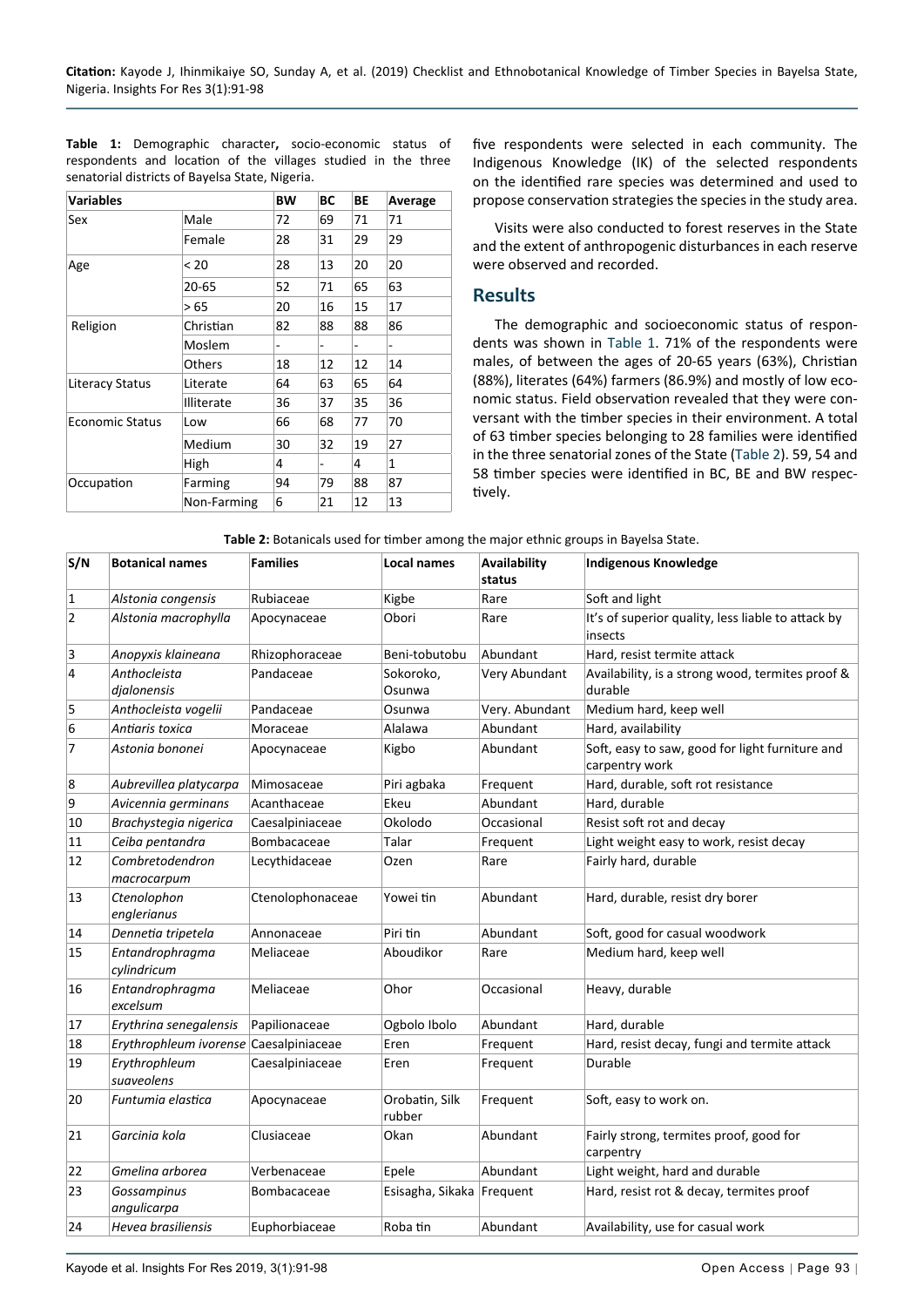| 25 | Irvingia gabonensis                    | Irvingiaceae    | Okpukpa                       | Very abundant | Availability, durability, strong wood with good<br>working qualities                             |
|----|----------------------------------------|-----------------|-------------------------------|---------------|--------------------------------------------------------------------------------------------------|
| 26 | Irvingia smithii                       | Irvingiaceae    | Bakalaza tin                  | Abundant      | Workable                                                                                         |
| 27 | Khaya anthotheca                       | Meliaceae       | Ipelemu                       | Frequent      | Highly valued for furniture & carpentry, with<br>good qualities, termites proof, easy to work on |
| 28 | Khaya ivorensis                        | Meliaceae       | Digi tin, Kow                 | Frequent      | Soft, easy to work on. Durable                                                                   |
| 29 | Klaindoxa gabonensis                   | Ixonanthaceae   | Akoo                          | Abundant      | Strong, durable, termite proof                                                                   |
| 30 | Laguncularia racemosa                  | Combretaceae    | Orke                          | Very abundant | Moderately hard and heavy                                                                        |
| 31 | Lophira alata                          | Ochnaceae       | Kuru                          | Abundant      | Hard, suitable for furniture                                                                     |
| 32 | Mammae Africana                        | Guttiferaceae   | Bolo tin                      | Occasional    | Hard, termite proof and durable                                                                  |
| 33 | Mansonia altissima                     | Malvaceae       | Ozon                          | Rare          | Light weight, yield attractive plywood, easy to<br>work on and durable                           |
| 34 | Milicia excels                         | Moraceae        | Alagbatin,<br>Olokpata        | Rare          | Hard, yield plank wood, resist insects attack                                                    |
| 35 | Mitragyna stipulosa                    | Naucleaceae     | Bau                           | Occasional    | Hard, workable, durable                                                                          |
| 36 | Monodora myristica                     | Annonaceae      | Okogolo                       | Abundant      | Hard, Easy to work, insects' resistant. Suitable<br>for carpentry                                |
| 37 | Musanga cecropioides                   | Urticaceae      | Obonya tin                    | Very abundant | Soft, easy to work on                                                                            |
| 38 | Nauclea diderrichii                    | Rubiaceae       | Owoso                         | Occasional    | Strong, durable, resist insects attack, respond<br>well to sawing operations                     |
| 39 | Nesogordonia<br>papaverifera           | Malvaceae       | Ikpalata                      | Abundant      | Hard, easy to work on, durable, accept nail and<br>screw easily                                  |
| 40 | Pachystela brevipes                    | Melastomataceae | Ayanya, Adayan Abundant       |               | Strong, resist rot and decay                                                                     |
| 41 | Panda oleosa                           | Pandaceae       | Obiritia                      | Abundant      | Availability easy to saw and work on                                                             |
| 42 | Pentadesma butyracea                   | Clusiaceae      | Akanti                        | Frequent      | Heavy, resist termites attack. Durable                                                           |
| 43 | Piptadeniastrum<br>africanum           | Mimosaceae      | Sanga                         | Occasional    | Hard, resistance to fungi and insects. Easy to<br>work on                                        |
| 44 | Prioria mannii                         | Caesalpiniaceae | Itofiya                       | Abundant      | Resist dry wood borer, fungi and termite                                                         |
| 45 | Pterocarpus mildbraedii Papilionaceae  |                 | geneghar                      | Abundant      | Hard resistant to insect, easy to work on                                                        |
| 46 | Pycnanthus angolensis                  | Myristicaceae   | Abbo                          | Abundant      | Soft, availability, easy to work on                                                              |
| 47 | Rhizophora harrisonii                  | Rhizophoraceae  | Angala                        | Very abundant | Strong, attractive as plank                                                                      |
| 48 | Ricinodendron<br>heudelotii            | Euphorbiaceae   | Eke                           | Frequent      | Light, soft, easy to work on                                                                     |
| 49 | Sacoglottis gabonensis                 | Houmiriaceae    | Tala                          | Abundant      | Soft, easy to work on                                                                            |
| 50 | Scottellia klaineana                   | Achariaceae     | Ewonoh                        | Rare          | Fairly hard, susceptible to fungi attack                                                         |
| 51 | Symphonia globulifera                  | Clusiaceae      | Akololo                       | Abundant      | Ideal for fine furniture work, strong, durable,<br>rot resistant easy to work on                 |
| 52 | Terminalia acuminate                   | Combretaceae    | Oweibalaa,<br>abalaa          | Abundant      | It yield good plank, strong & easy to work on                                                    |
| 53 | Terminalia ivorensis                   | Combretaceae    | Turubainmo,<br>ambe, sebe tin | Frequent      | Workable, easy to saw, good for furniture work                                                   |
| 54 | Treculia Africana                      | Moraceae        | Oven, okorien                 | Very abundant | Availability, suitable for furniture making,<br>durable                                          |
| 55 | Triplochiton scleroxylon Sterculiaceae |                 | Phar                          | Rare          | Hard, light weight, attractive durable                                                           |
| 56 | Uapaca guineensis                      | Uapacaceae      | Ilee                          | Abundant      | Hard and durable                                                                                 |
| 57 | Uapaca heudelotii                      | Uapacaceae      | Iyoro ile                     | Abundant      | Fairly hard, resist termites and insects attack                                                  |
| 58 | Uapaca staudtii                        | Uapacaceae      | Okuruba ile                   | Abundant      | Termite proof, durable                                                                           |
| 59 | Vitex doniana                          | Verbenaceae     | Moron                         | Abundant      | Strong, durable, easy to work on                                                                 |
| 60 | Vitex grandifolia                      | Verbenaceae     | Buran-furu                    | Abundant      | Resist termite attack                                                                            |

Field observation revealed that the choice of a species as source of timber was based majorly on the species' durability, resistance to insects (especially termites), and liability to soft rot and fungi attacks. Table 3 revealed that the species identified in the different zones were quite similar to one another. The similarities can be expressed as:

#### BW-BC > BE-BC > BE-BC

The abundance scale used in this study revealed that 12%, 47%, 18%, 10% and 13% of the identified timber species were of very abundant, abundant, frequent, occasional and rare status respectively. The indigenous knowledge of the native respondents on the identified rare species revealed that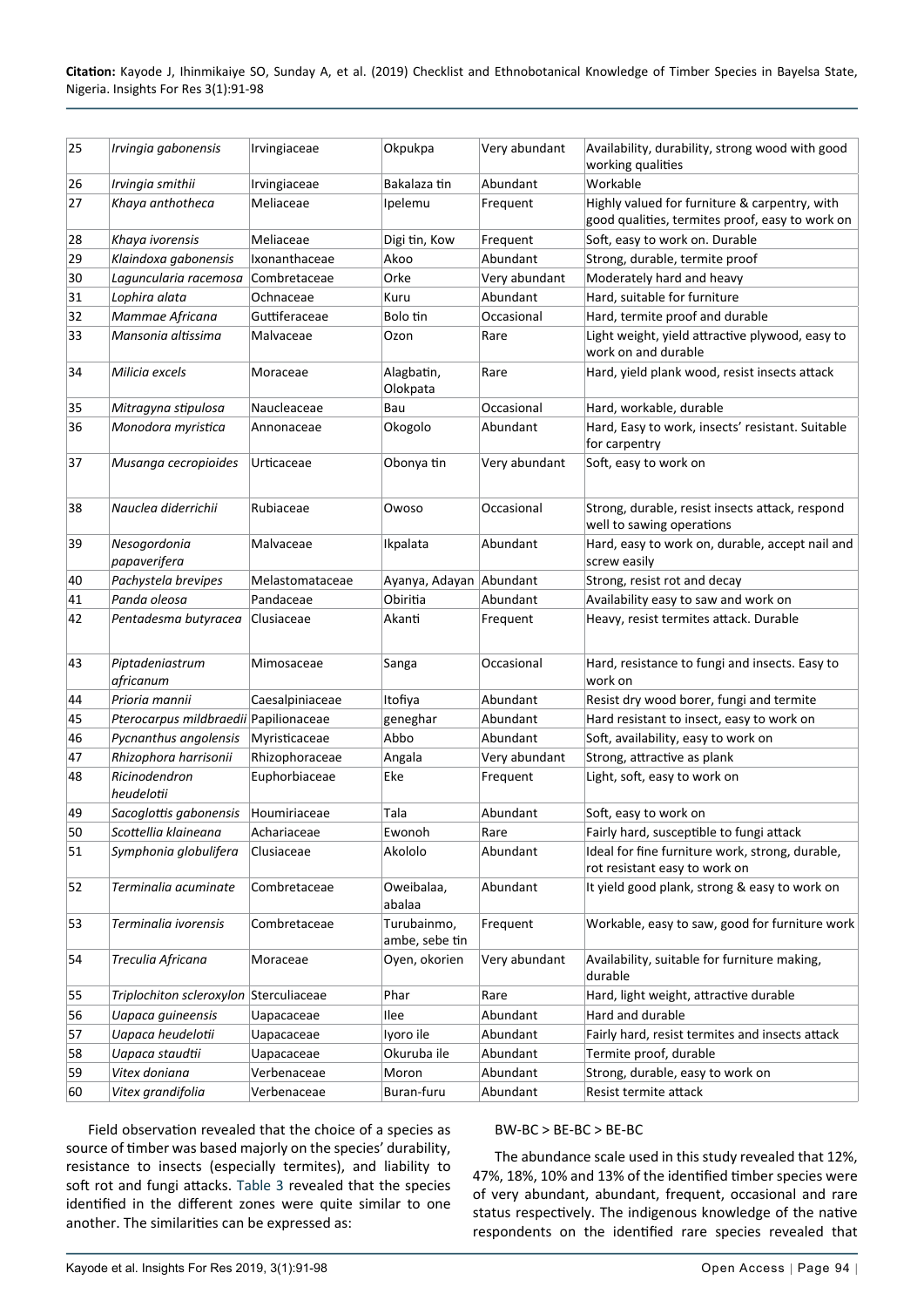**Table 3:** Similarity measures on the occurrence of timber species in the three zones of the study area.

| <b>Zones</b> |      | <b>Indices of Similarity*</b> |                   |     |                            |  |  |
|--------------|------|-------------------------------|-------------------|-----|----------------------------|--|--|
|              | IS   | э                             | $\mathbf{P}_{SD}$ | ം   | $\mathbf{P}_{\mathsf{AS}}$ |  |  |
| BW-BE        | 89.1 | 0.3                           | 0.5               | 2.5 | 0.3                        |  |  |
| BW-BC        | 95.7 | 0.3                           | 0.5               | 2.6 | 0.3                        |  |  |
| BE-BC        | 91.9 | 0.3                           | 0.5               | 2.5 | 0.3                        |  |  |

respondents were familiar with their growth forms, preferred habitats, methods of propagation and products derivable from the species (Table 4). All the rare species were trees that thrive well in swamp forest and capable of propagation from seeds. The transplantations of their wildlings were equally identified as a means of propagating these species. All the identified rare species have multipurpose utilities in the study area. Thus, apart from their use as timber, they were also

\*Size according to secondary information.

| S/n            | Feature               | <b>Identified Rare Species</b> | <b>Respondents' Indigenous</b><br>Knowledge    | <b>Conservation Inference</b>                                                                                                  |
|----------------|-----------------------|--------------------------------|------------------------------------------------|--------------------------------------------------------------------------------------------------------------------------------|
| $\vert$ 1      | <b>Growth Form</b>    | Alstonia congensis             | Tree                                           | Respondents are quite familiar with                                                                                            |
|                |                       | Alstonia macrophylla           | Tree                                           | trees hence an enlightenment campaign                                                                                          |
|                |                       | Combretodendron<br>macrocarpum | Tree                                           | on the importance of trees that<br>necessitates tree cultivation by the                                                        |
|                |                       | Entandrophragma<br>cylindricum | Tree                                           | aboriginals is required.                                                                                                       |
|                |                       | Mansonia altissima             | Tree                                           |                                                                                                                                |
|                |                       | Milicia excelsa                | Tree                                           |                                                                                                                                |
|                |                       | Scottellia klaineana           | Tree                                           |                                                                                                                                |
|                |                       | Triplochiton scleroxylon       | Tree                                           |                                                                                                                                |
| $\overline{2}$ | Habitat               | Alstonia congensis             | Rainforest, Swamp forest                       | The swamp forest vegetation of the                                                                                             |
|                |                       | Alstonia macrophylla           | Rainforest, Swamp forest                       | study area will support the cultivation of                                                                                     |
|                |                       | Combretodendron<br>macrocarpum | Rainforest, Savannah                           | most of the rare species.                                                                                                      |
|                |                       | Entandrophragma<br>cylindricum | Swamp forest, Rainforest                       |                                                                                                                                |
|                |                       | Mansonia altissima             | Rainforest, Savannah                           |                                                                                                                                |
|                |                       | Milicia excelsa                | Forest Island, Rainforest, Derived<br>savannah |                                                                                                                                |
|                |                       | Scottellia klaineana           | Swamp forest, Rainforest                       |                                                                                                                                |
|                |                       | Triplochiton scleroxylon       | Rainforest                                     |                                                                                                                                |
| 3              | Propagation           | Alstonia congensis             | Seeds, Wildlings                               | (a) Respondents could be encourage to                                                                                          |
|                |                       | Alstonia macrophylla           | Seeds, Wildlings                               | preserve wildlings of these species in                                                                                         |
|                |                       | Combretodendron<br>macrocarpum | Seeds, Wildlings                               | their farms.<br>(b) The aborigines' familiarity with seeds                                                                     |
|                |                       | Entandrophragma<br>cylindricum | Seeds, Wildlings                               | propagation could be exploited through<br>provision of seeds and/or seedlings of<br>these species for cultivation in the study |
|                |                       | Mansonia altissima             | Seeds, Wildlings                               | area.                                                                                                                          |
|                |                       | Milicia excelsa                | Seeds, Wildlings                               |                                                                                                                                |
|                |                       | Scottellia klaineana           | Seeds, Wildlings                               |                                                                                                                                |
|                |                       | Triplochiton scleroxylon       | Seeds, Wildlings                               |                                                                                                                                |
| $\overline{4}$ | <b>Major Products</b> | Alstonia congensis             | Timber, Medicine, Shade                        | Investment in these species will meet                                                                                          |
|                |                       | Alstonia macrophylla           | Timber, Furniture                              | future needs of respondents and                                                                                                |
|                |                       | Combretodendron<br>macrocarpum | Timber, Medicine, Fuel                         | provide worthwhile economic returns.                                                                                           |
|                |                       | Entandrophragma<br>cylindricum | Timber, Medicine                               |                                                                                                                                |
|                |                       | Mansonia altissima             | Timber, Medicine                               |                                                                                                                                |
|                |                       | Milicia excelsa                | Timber, Medicine, Shade                        |                                                                                                                                |
|                |                       | Scottellia klaineana           | Timber, Medicine                               |                                                                                                                                |
|                |                       | Triplochiton scleroxylon       | Timber, Medicine, Foods                        |                                                                                                                                |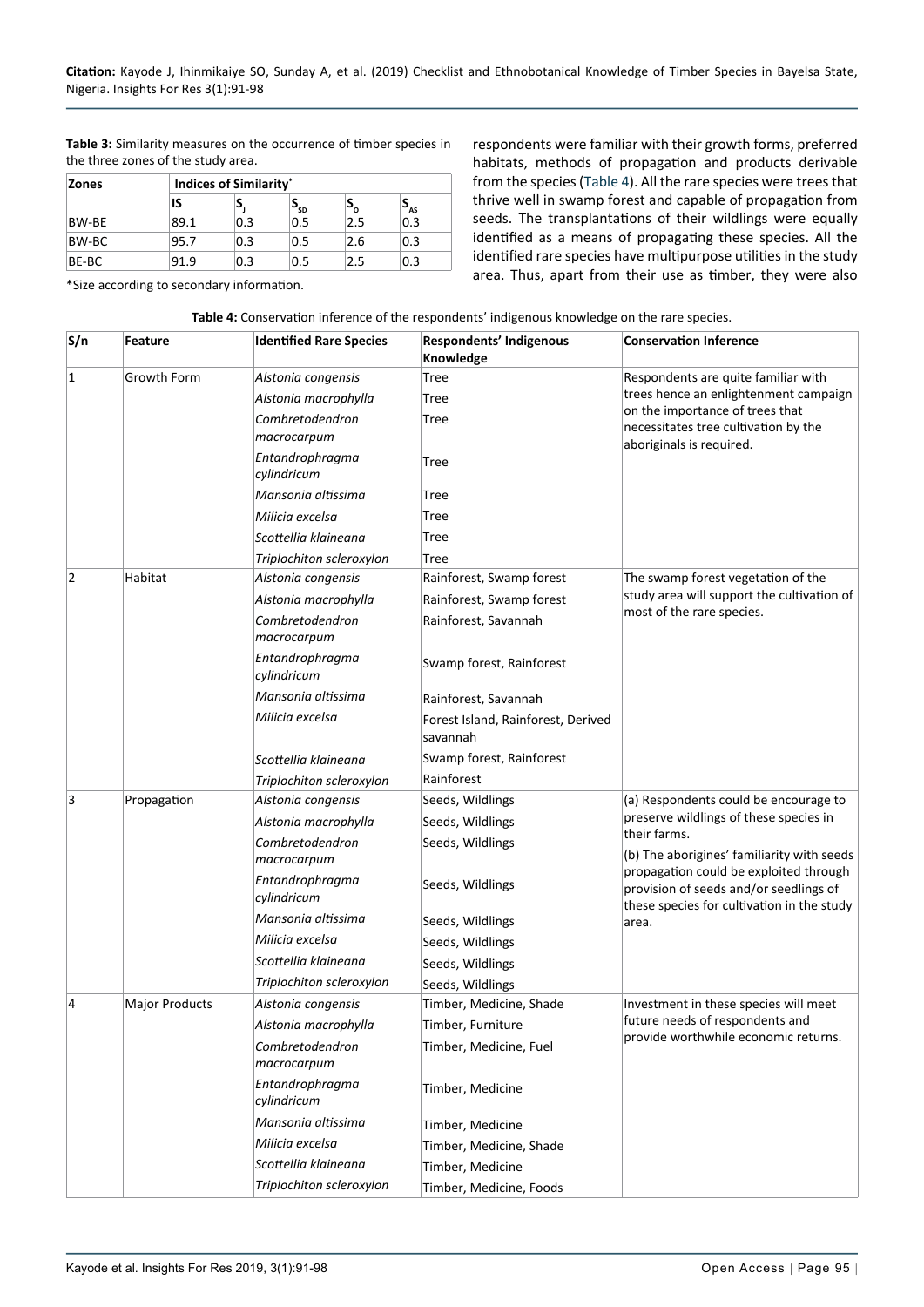**Citation:** Kayode J, Ihinmikaiye SO, Sunday A, et al. (2019) Checklist and Ethnobotanical Knowledge of Timber Species in Bayelsa State, Nigeria. Insights For Res 3(1):91-98

| S/n              | <b>Reserve</b>                     | <b>Size</b>             | <b>Main LGA**</b>      | Observed Anthropogenic factors <sup>+</sup> |
|------------------|------------------------------------|-------------------------|------------------------|---------------------------------------------|
| 1.               | Apoi Creek Forest Reserve          | $64.77 \text{ km}^2$    | Southern Ijaw          | H, L, OE                                    |
| $\overline{2}$ . | <b>Bayelsa National Forest</b>     | <b>NA</b>               | Yenagoa                | H, L                                        |
| 3.               | <b>Edumanon Forest Reserve</b>     | $86.76 \text{ km}^2$    | Ogbia, Nnebe           | H, L, OE, PD                                |
| 4.               | Egbedi Creek Forest Reserve        | $66.32 \text{ km}^2$    | Kolokuma/Opokuma       | H, L                                        |
| l5.              | Ikibiri Creek Forest Reserve       | $191.71 \text{ km}^2$   | Southern liaw          | H, L, F                                     |
| 6.               | Nun River Forest Reserve           | $97.15$ km <sup>2</sup> | Southern Ijaw, Yenagoa | H, L, F                                     |
| 7.               | <b>Taylor Creek Forest Reserve</b> | 218.91 km <sup>2</sup>  | Yenagoa                | H, L                                        |

**Table 5:** Forest reserves in Bayelsa state, Nigeria.

NA: Not Available; \*\*The main location(s) (LGA), where the forest is domicile; <sup>+</sup> H: Hunting; L: Logging, OE: Oil Exploration; F: Farming; PD: Plantation Development.

used for medicine. Table 5 revealed that five forest reserves abound in the study area. These reserves were heavily preyed upon by anthropogenic factors especially hunting, logging, oil exploration and farming activities. Field observation revealed that while the Niger Delta University is located at the fringing forest of Nun River Forest Reserve, an expansion of *E. guineensis* plantation was on-going in Edumanon Forest Reserve hence these reserves are diminishing rapidly. Similarly, oil exploration pipelines were observed at Apoi Creek and Edumanon Forest Reserves. Thus, the populations of an array of trees in the reserves are being threatened.

#### **Discussion**

The indigenous community of the study area maintained verse knowledge on the utility values of plant species in their environment. The awareness demonstrated on timber species cut across the socio-economic strata thus affirming the previous contention of Kayode [\[23](#page-6-21)] that socio-economic classifications were not prerequisites to tree mindedness of the indigenous people. The indigenous people derived numerous products from the forest in their environment. Inyang [[24\]](#page-6-22) asserted that the entire Niger Delta region of Nigeria is richly blessed with a variety of natural resources, especially forest resources of immense economic potentials. A total of 63 indigenous timber species, belonging to 28 families were identified in this study. This figure fall within that of Gill and Okoegwale [[25](#page-6-23)] who documented 74 timber species as number of indigenous timber in Nigeria, The indigenous knowledge of the respondents on the identified species included their texture, durability and susceptibility to fungi and pests. Thus, the desirable characters that a species possessed were used to determine its suitability for a particular wood product. This observation tends to support the previous assertion of Bloniarz [\[26](#page-6-24)] that the intended utility dictates the timber species to be used. Researchers such as Kayode [\[13](#page-6-17)], Adekunle, et al. [[27](#page-6-25)] and Adekunle, et al. [[28\]](#page-7-6) have shown that people always prefer to use species that are of superior quality and high economic value. The various similarity indices used in this study tend to suggest similarities in the diversity of the identified species in the tree different zones of the study area. Cantlon [[29](#page-7-7)] contended that areas with similar microclimate will support the same type of plant species. The respondents also demonstrated considerable knowledge on the ecology and physiology of the identified species. Gadgil, et al. [[30\]](#page-7-0) asserted that Indigenous peoples with a historical continuity of resource-use practices often possess a broad knowledge base of the behavior of complex

ecological systems in their own localities. They contended further that this knowledge has accumulated through a long series of observations transmitted from generation to generation. The respondents in this study were equally versed in the demography of the identified timber species. Those that were rare in occurrence were identified and the rare species were found to be trees capable of being cultivated in the study area. Thus, the application of the knowledge-practicebelief complex of indigenous peoples relating to conservation of biodiversity, as previously advocated by Gadgil, et al. [[30\]](#page-7-0) becomes relevant. The indigenes of the study area were quite familiar with trees and with propagation from seeds. Thus, an awareness campaign on the need to plant indigenous tree species might likely produce a promising result. Similarly, preservation of tree wildlings of the identified species could be encouraged. The identified species have multiple utilities in the study area. This might constitutes a veritable incentive to their cultivation by the indigenous community.

The existing forest reserves were presently prone to deforestation through hunting, logging, oil exporation and plantation development and farming. Hunting was prominent in the study area to the extent that a wildlife market abounds in Yenagoa, the state capital. The market-Swali Marketis situated in close proximity to five of the existing forest reserve. The trade in wildlife breeds poaching while the reckless use of firearms in these forest reserves hindered forest policing activities by forest guards. Akani, et al. [[31\]](#page-7-1) observed that the thriving wildlife market in Swali Market could be attributed not only to its closeness to the reserves but also its accessibility by good roads and water. The market is located on the shore of the River Nun. Similarly, Hamadina, et al. [\[32\]](#page-7-2) asserted that the ongoing and future development project at the campus of the Niger Delta University shall have significant adverse impacts on the Nun River Forest Reserve directly through habitat loss/fragmentation, nuisance, influx of people; and indirectly by exacerbating the existing threats. At present logging activities are being carried out indiscriminately and mostly illegal in all these reserves. The reserves in the study area are further damaged by plantation establishment such as the expansion of oil palm plantations in Edumanom Forest Reserve, the oil pollution arising from the oil exploration activities. Oil pollution cause depletion of oxygen, reduce plant growth [[33\]](#page-7-3), increased defoliation and yellowed leaf colour in mangrove [[34](#page-7-4)]. Mangroves are now known to be slow growing and take decades to be replaced by mature vegetation. Hoff [[35](#page-7-5)] revealed that mangrove does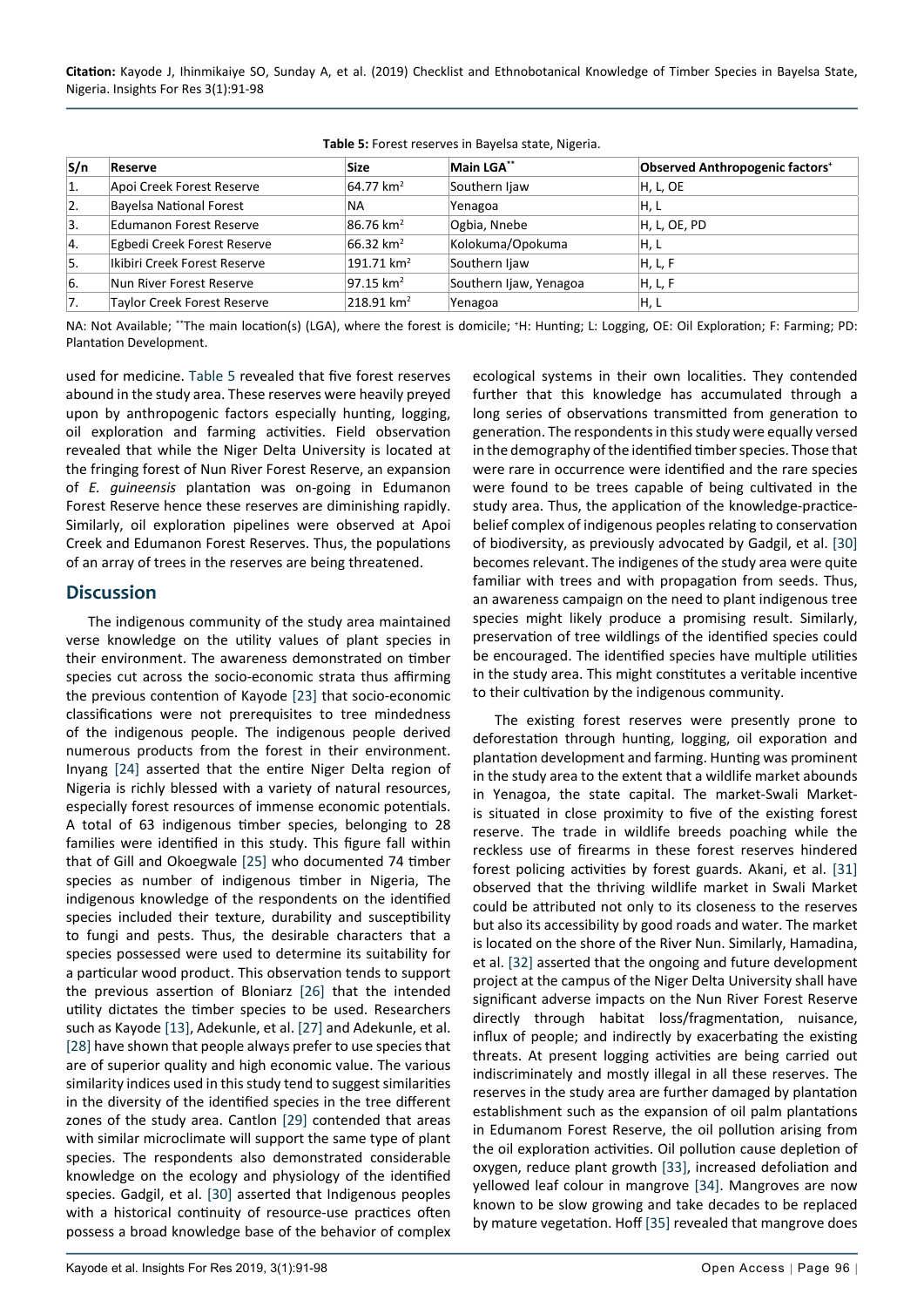not recover quickly from oil pollution.

In conclusion, this study revealed that respondents were aware of the continuous erosion of timber species in the study area thus confirming the previous observation of LENF [\[36](#page-7-8)]. Preference for timber species is presently skewed toward the species that were available rather than the choice species thus lending credence to a similar observation made by Kayode [[13\]](#page-6-17). Consequent on this observation the need to halt the present trend of deforestation in the study area is inevitable. Government should embark on community based forest management scheme. The existing laws on forest management are obsolete; they should be reviewed and made more effective. Also, personnel of forestry department should be well-equipped and mobilized for efficient and effective forest monitoring. Pollution, mostly arising from oil bunkering activities should be controlled. Public awareness campaigns should be embarked with a view to enumerating the dangers involved in the genetic loss of the indigenous timber species. Perhaps some of the existing forest formations in the state should be dedicated to sprits and deities. LENF [\[36](#page-7-8)] previously asserted that the native laws have been successful in preserving these 'evil forests'. Studies have shown that people respect the traditional laws and obey traditional rules and regulations. The use of such ancient conservation rules and practices has been used effectively elsewhere in some climes [[37\]](#page-7-9).

## **Authors' Contribution**

S. O. Ihinmikaiye and J. Kayode carried out the field enthobotany research and draft the manuscript. S. Arowosegbe participated in the study inception, contributed to the draft of the manuscript. A. A. Oyedeji participated in the field research and helped to confirm the timber species determination. All authors read and approved the final manuscript.

### **References**

- <span id="page-6-0"></span>1. [Keenan RJ, Reams GA, Achard F, et al. \(2015\) Dynamics of global](http://eprints.whiterose.ac.uk/112208/)  [forest area: Results from the FAO Global Forest Resources](http://eprints.whiterose.ac.uk/112208/)  [Assessment 2015. Forest Ecology and Management 352: 9-20.](http://eprints.whiterose.ac.uk/112208/)
- <span id="page-6-1"></span>2. [World Bank \(2011\) Wood-based biomass energy development](https://siteresources.worldbank.org/EXTAFRREGTOPENERGY/Resources/717305-1266613906108/BiomassEnergyPaper_WEB_Zoomed75.pdf)  [for Sub-Saharan Africa-Issues and approaches. Africa Renewable](https://siteresources.worldbank.org/EXTAFRREGTOPENERGY/Resources/717305-1266613906108/BiomassEnergyPaper_WEB_Zoomed75.pdf)  [Energy Access Program \(AFREA\).](https://siteresources.worldbank.org/EXTAFRREGTOPENERGY/Resources/717305-1266613906108/BiomassEnergyPaper_WEB_Zoomed75.pdf)
- <span id="page-6-2"></span>3. [Franccesa G, Claudia C, Manuela G \(2009\) Biodiversity](https://pdfs.semanticscholar.org/9fac/a62d80b03bcf4e1d146173b2503e13b6ff3f.pdf)  [conservation and habitat management: An overview.](https://pdfs.semanticscholar.org/9fac/a62d80b03bcf4e1d146173b2503e13b6ff3f.pdf)  [Encyclopedia of Life Support Systems \(EOLSS\).](https://pdfs.semanticscholar.org/9fac/a62d80b03bcf4e1d146173b2503e13b6ff3f.pdf)
- <span id="page-6-3"></span>4. [Ihinmikaiye SO, Unanaonwi OE \(2018\) Tree species structure and](https://medwinpublishers.com/JENR/JENR16000126.pdf)  [diversity in the lowland - rain forest zone of Bayelsa State. J Ecol](https://medwinpublishers.com/JENR/JENR16000126.pdf)  [& Nat Resour 2: 126.](https://medwinpublishers.com/JENR/JENR16000126.pdf)
- <span id="page-6-4"></span>5. Obute GC, Ekiye E (2008) Ethnobotanical applications of some Floral Species in Bayelsa State, Nigeria. Ethnobotanical Leaflets 12: 713-718.
- <span id="page-6-5"></span>6. Ndukwu BC, Ben Nwadibia NB (2003) Studies on ethnomedicinal applications of condiments and spices in the Niger delta area of Nigeria. Ethnobotanical Leaflets.
- <span id="page-6-12"></span>7. [Kayode J, Ihinmikaiye SO, Arowosegbe S, et al. \(2016\)](http://article.sciencepublishinggroup.com/html/10.11648.j.ijnrem.20160102.17.html)  [Conservation of botanicals used for carving by the Ijaw ethnic](http://article.sciencepublishinggroup.com/html/10.11648.j.ijnrem.20160102.17.html)

[group of Bayelsa State Nigeria. International Journal of Natural](http://article.sciencepublishinggroup.com/html/10.11648.j.ijnrem.20160102.17.html)  [Resource Ecology and Management 1: 58-62.](http://article.sciencepublishinggroup.com/html/10.11648.j.ijnrem.20160102.17.html)

- <span id="page-6-13"></span>8. [Adekunle VAJ, Olagoke AO, Ogundare LF \(2013\) Timber](http://www.aloki.hu/pdf/1101_123136.pdf)  [exploitation rate in tropical rainforest ecosystem of southwest](http://www.aloki.hu/pdf/1101_123136.pdf)  [Nigeria and its implications on sustainable forest management.](http://www.aloki.hu/pdf/1101_123136.pdf)  [Applied Ecology and Environmental Research 11: 123-136.](http://www.aloki.hu/pdf/1101_123136.pdf)
- <span id="page-6-14"></span>9. [Agbo FU, Onyenekwe SC, Obasi FA \(2015\) Sustainable timber](https://academicjournals.org/journal/AJAR/article-full-text-pdf/B892A1252819)  [utilization and management in Ebonyi State, Nigeria. African](https://academicjournals.org/journal/AJAR/article-full-text-pdf/B892A1252819)  [Journal of Agricultural Research 10: 2061-2067.](https://academicjournals.org/journal/AJAR/article-full-text-pdf/B892A1252819)
- <span id="page-6-15"></span>10. [Jimoh SO, Ikyaagba ET, Alarape AA, et al. \(2012\) The role of](https://pdfs.semanticscholar.org/c04d/cde3281db4e3a8ed56cb0a56c480de6aea7f.pdf)  [traditional laws and taboos in wildlife conservation in the Oban](https://pdfs.semanticscholar.org/c04d/cde3281db4e3a8ed56cb0a56c480de6aea7f.pdf)  [Hill sector of Cross River National Park \(CRNP\), Nigeria. J Hum](https://pdfs.semanticscholar.org/c04d/cde3281db4e3a8ed56cb0a56c480de6aea7f.pdf)  [Ecol 39: 209-219.](https://pdfs.semanticscholar.org/c04d/cde3281db4e3a8ed56cb0a56c480de6aea7f.pdf)
- 11. [Rim-Rukeh A, Irerhievwie G, Agbozu IE \(2013\) Traditional beliefs](http://www.academicjournals.org/app/webroot/article/article1380045794_Rim-Rukeh et al.pdf)  [and conservation of natural resources: Evidences from selected](http://www.academicjournals.org/app/webroot/article/article1380045794_Rim-Rukeh et al.pdf)  [communities in Delta State, Nigeria. International Journal of](http://www.academicjournals.org/app/webroot/article/article1380045794_Rim-Rukeh et al.pdf)  [Biodiversity and Conservation 5: 426-432.](http://www.academicjournals.org/app/webroot/article/article1380045794_Rim-Rukeh et al.pdf)
- <span id="page-6-16"></span>12. Kayode J, Ihimikaiye SO, Oyedeji AA (2015) The Potentials of Myths and Taboos in forest conservation: Could they serve as benign strategies in Bayelsa State of Nigeria? Journal of Global Agriculture and Ecology 5: 1-6, 2454-4205.
- <span id="page-6-17"></span>13. [Kayode J \(2007\) Conservation implications of timber supply pattern](https://scialert.net/abstract/?doi=rjf.2007.86.90)  [in Ekiti State, Nigeria. Research Journal of Forestry 1: 86-90.](https://scialert.net/abstract/?doi=rjf.2007.86.90)
- <span id="page-6-18"></span>14. Hutchinson J, Dalziel JM (2014) Flora of West Tropical Africa. Internet Archive, San Francisco, CA.
- <span id="page-6-19"></span>15. Keay RWJ, Onochie CFA, Stanfield DP (1964) Nigerian trees. Department of Forest Research, Ibadan, Volume 1 and 2.
- <span id="page-6-20"></span>16. Nyananyo BL (2006) Plants from the Niger Delta. Onyoma Research Publications, Port Harcourt, Nigeria.
- <span id="page-6-6"></span>17. Kayode J (1999) Phytosociological investigation of compositae weeds in abandoned farmlands in Ekiti State, Nigeria. Compositae Newsletter 34: 62-68.
- <span id="page-6-7"></span>18. [Magurran A \(2004\) Measuring biological diversity. Blackwell](https://www2.ib.unicamp.br/profs/thomas/NE002_2011/maio10/Magurran 2004 c2-4.pdf)  [Publishing, Oxford, UK.](https://www2.ib.unicamp.br/profs/thomas/NE002_2011/maio10/Magurran 2004 c2-4.pdf)
- <span id="page-6-8"></span>19. Hubalek Z (1982) Coefficients of association and similarity, based on binary (presence-absence) data: An evaluation. Biological Reviews of the Cambridge Philosophical Society 57: 669-689.
- <span id="page-6-9"></span>20. Gurevitch J, Scheiner SM, Fox GA (2002) The ecology of plants. Sinauer Associates Inc., Massachusetts, USA.
- <span id="page-6-10"></span>21. [Kallio A, Puolamaki K, Fortelius M, et al. \(2010\) Correlations and](https://palaeo-electronica.org/2011_1/222/index.html)  [Co-occurrences of taxa: The role of temporal, geographic, and](https://palaeo-electronica.org/2011_1/222/index.html)  [taxonomic restrictions. Society for vertebrate Paleontology.](https://palaeo-electronica.org/2011_1/222/index.html)
- <span id="page-6-11"></span>22. [\(2018\) Similarity measures.](https://cals.arizona.edu/classes/rnr555/lecnotes/10.html)
- <span id="page-6-21"></span>23. [Kayode J \(2005\) Conservation perception of endangered tree](https://www.tandfonline.com/doi/abs/10.1300/J091v19n04_01?journalCode=wjsf20)  [species by rural dwellers of Ekiti State, Nigeria. Journal of](https://www.tandfonline.com/doi/abs/10.1300/J091v19n04_01?journalCode=wjsf20)  [Sustainable Forestry 19: 1-9.](https://www.tandfonline.com/doi/abs/10.1300/J091v19n04_01?journalCode=wjsf20)
- <span id="page-6-22"></span>24. [Inyang S \(2009\) Nigeria: South South - The anatomy of a people,](https://allafrica.com/stories/200904220306.html)  [resources. Vanguard Newspaper.](https://allafrica.com/stories/200904220306.html)
- <span id="page-6-23"></span>25. Gill LS, Okoegwale EE (1991) Nigeria Timber 1: Their physical properties and possible end-uses. Wood News 1: 39-41.
- <span id="page-6-24"></span>26. [Bloniarz DV \(1992\) Street trees, overhead utlitly distribution,](http://www.umass.edu/urbantree/mla.pdf)  [and physical infrastructure: Design implictions, maintenance](http://www.umass.edu/urbantree/mla.pdf)  [costs and proposed alternatives. Northeast Center for Urban &](http://www.umass.edu/urbantree/mla.pdf)  [Community Forestry USDA Forest Service, Amherst, MA, 151.](http://www.umass.edu/urbantree/mla.pdf)
- <span id="page-6-25"></span>27. Adekunle VAJ, Akindele SO, Fuwape JA (2008) Diversity and